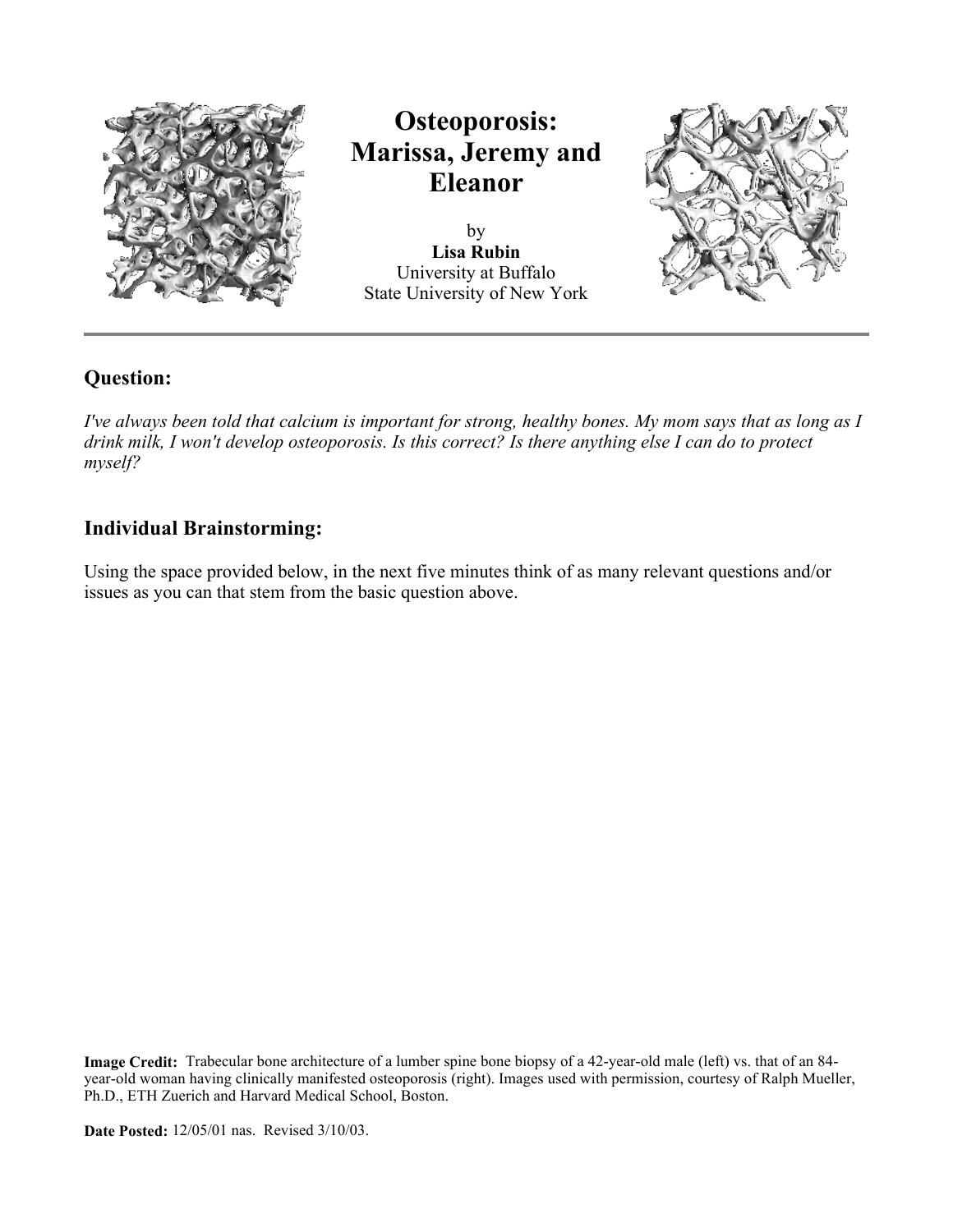### **Scenario A**

by **Lisa Rubin** University at Buffalo State University of New York

# **Marissa**

Marisa, a petite, Caucasian, 15-year-old, just learned this morning that her 55-year-old grandmother, with whom she has lived since the death of her parents, was diagnosed with osteoporosis after visiting her doctor because of chronic hip and wrist pain.

For the past year, Marisa's life has been one tragedy after another. Her happily married parents were killed in a car crash nine months earlier on the way home from their 16<sup>th</sup> anniversary surprise party. Her boyfriend of two years moved to a different state a few months back and ended their relationship shortly after. To make things worse, her first year in high school was disastrous. Not only did she fail algebra, she didn't make the soccer team, as she had hoped.

Marisa's grandmother lives far from where Marisa used to, and because she is an only child, Marisa often finds herself feeling lonely and on the brink of depression. The only person she feels she can count on besides her grandmother is her best friend, Tara. She told Tara about her grandmother's disease as soon as she found out. Marisa has no idea what osteoporosis is or what it does to the body. All she knows is that her grandmother is the only close living relative she has and she can't fathom losing another loved one.

# **Assignment for Group 1**

Everyone in Group 1 must be capable of defining osteoporosis and its general effects on the body. In addition, the following concepts must be addressed in detail. It is up to the group to divide the necessary research. Research will be shared with the class. Ultimately, you must address the specific type of therapy, if any, that Marisa's grandmother might use and the risks and benefits of her choice.

#### **Bone Physiology:**

- 1. Describe bone physiology and the bone remodeling cycle. Be sure to emphasize the two types of bone tissue and the roles of osteoblasts and osteoclasts.
- 2. Explain the relationship between calcium and bones.
- 3. Explain how the body controls calcium levels in the bones and blood. Be sure to describe the roles of parathyroid hormone (PTH) and calcitonin in detail.
- 4. Explain specifically how osteoporosis affects the bone matrix and the normal bone remodeling cycle.

#### **Risk Factors:**

- 5. Discuss what scientists know about the genetics behind osteoporosis.
- 6. List as many risk factors for this disease as you can, both controllable and uncontrollable.

#### **Signs and Symptoms:**

7. What are the symptoms or telltale signs of osteoporosis?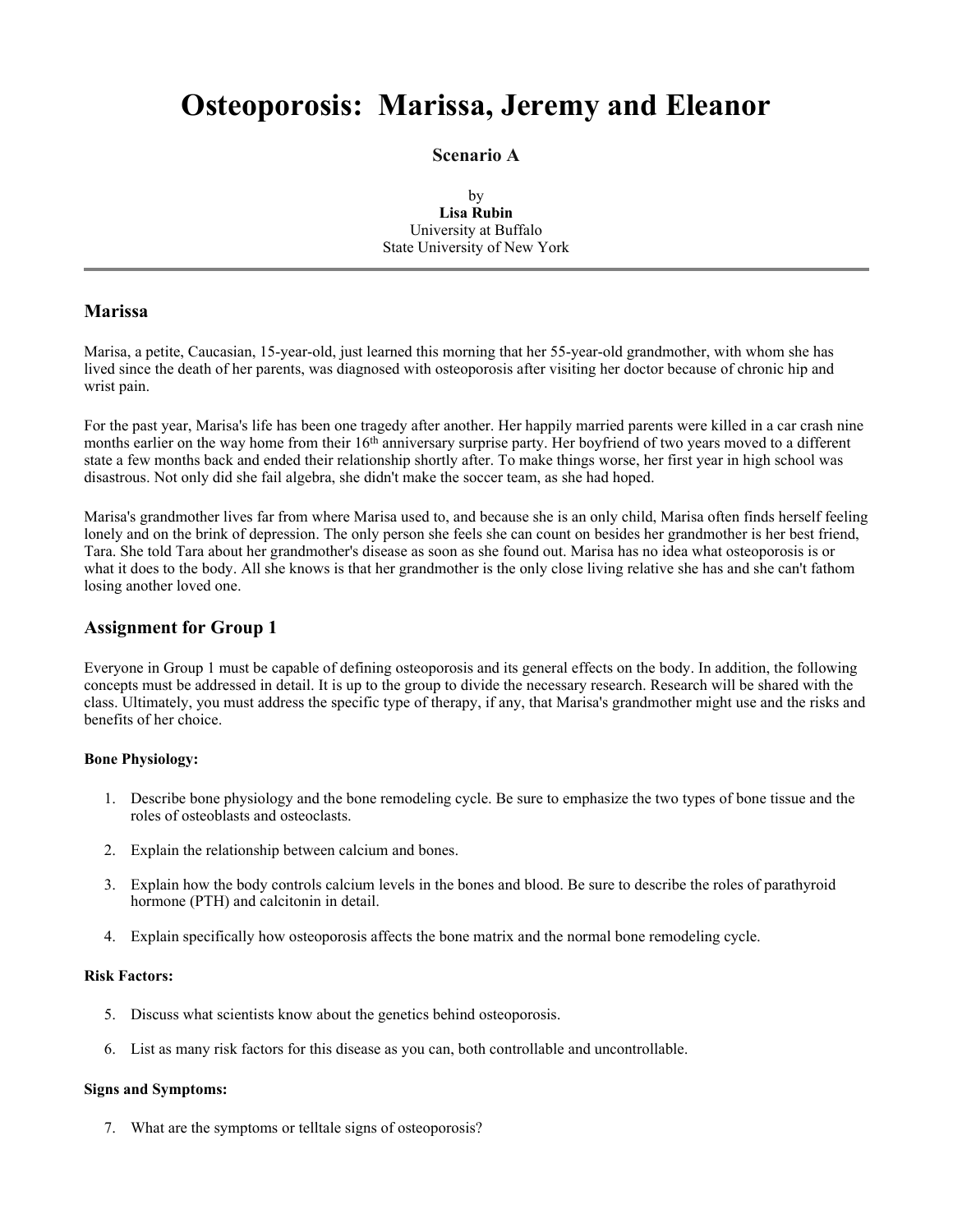### **Scenario B**

by **Lisa Rubin** University at Buffalo State University of New York

# **Jeremy**

Jeremy, a lanky, 19-year-old college sophomore, has recently become interested in weightlifting thanks to his friend, Sebastian. He wants to improve his physique, strength, and self-esteem, and impress his girlfriend. Jeremy has been taking asthma medication since the age of seven and he hopes the exercise will also help to improve his condition, which seems to have slightly worsened over the years.

Throughout high school, Jeremy was always teased for being scrawny. Once he entered college, he wanted to put the past behind him. He soon discovered alcohol and its ability to bring people together. Jeremy drank more than his share freshmen year and had a belly to show for it.

Over the summer, he met Sebastian at his restaurant-catering job. Jeremy immediately noticed how muscular Sebastian was and asked him if he lifted weights. The two soon developed a friendship and became gym buddies, and Sebastian recommended a personal trainer for Jeremy.

Jeremy returned to school in the fall in better shape and promised himself to cut down on the drinking. His personal trainer had told Jeremy that he had small bones for a guy and alcohol would only aggravate the problem. Perhaps he should follow his lead and start taking steroids to bulk up. Jeremy wondered what he meant and intended to ask his biology professor.

# **Assignment for Group 2**

Everyone in Group 2 must be capable of defining osteoporosis and its general effects on the body. In addition, the following concepts relating osteoporosis with nutrition, exercise, and drugs must be addressed in detail. It is up to the group to divide the necessary research. Research will be shared with the class. Ultimately, you must consider if Jeremy's activities will have any impact on his chances of developing osteoporosis and the risks and benefits of his behavior.

#### **Nutrition and Osteoporosis:**

- 1. Explain why calcium is vital to bone health.
- 2. What foods are good sources of calcium?
- 3. Discuss the importance of Vitamin D to calcium absorption.
- 4. Discuss calcium supplementation and the recommended daily dosages.
- 5. Discuss the effects of sodium, caffeine, and alcohol on calcium levels in the body.

#### **Exercise, Drugs, and Osteoporosis:**

- 6. Explain what peak bone mass is and its relationship to osteoporosis.
- 7. Describe the types of exercise that help prevent osteoporosis. Why?
- 8. What are steroids? What are they used for?
- 9. Explain how long-term use of steroids may increase risk for osteoporosis.